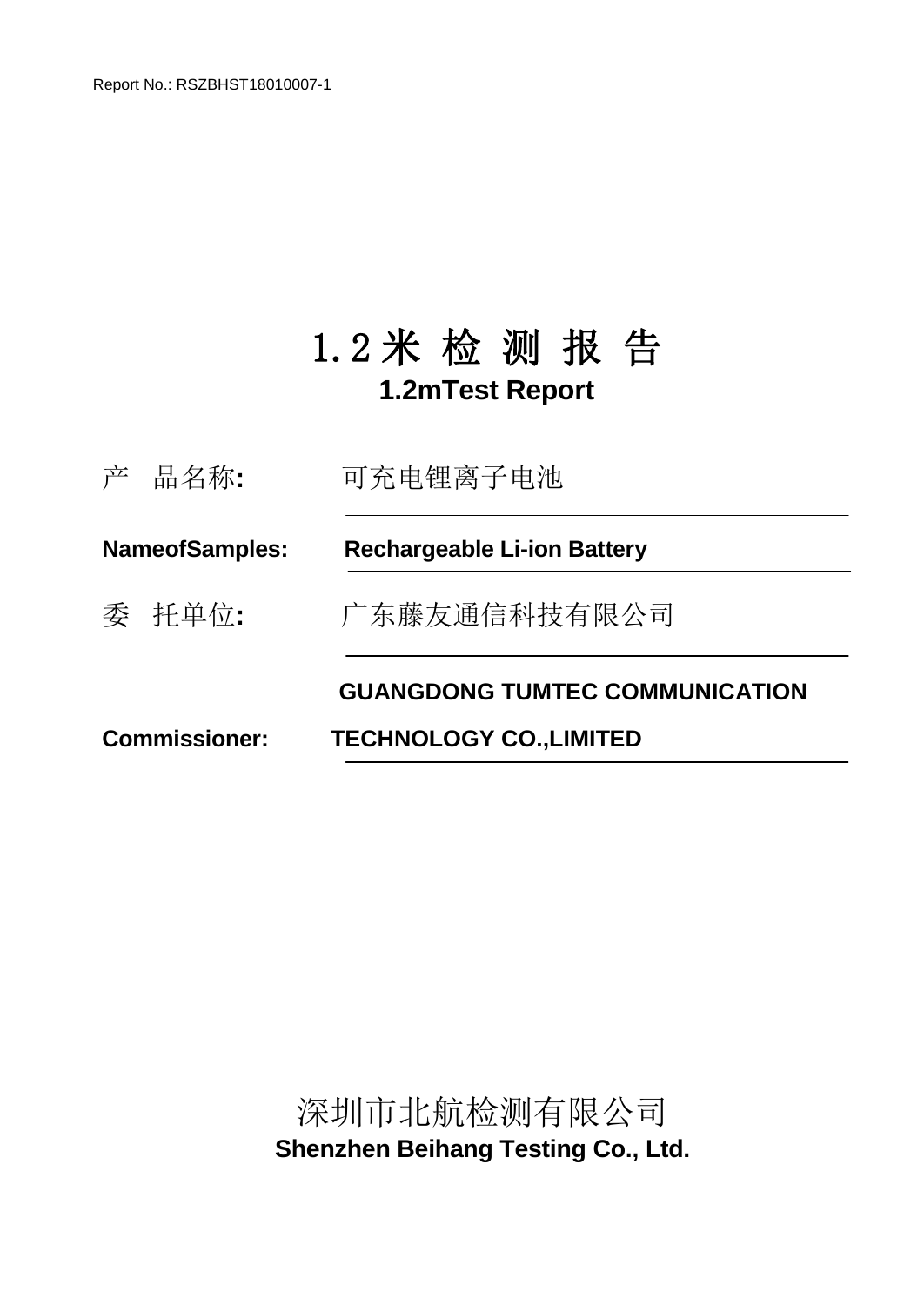

| General information(基本资料)                                                                                                                                                                                                                                                                                  |                                                                                                                                                                               |                      |                    |  |  |  |
|------------------------------------------------------------------------------------------------------------------------------------------------------------------------------------------------------------------------------------------------------------------------------------------------------------|-------------------------------------------------------------------------------------------------------------------------------------------------------------------------------|----------------------|--------------------|--|--|--|
| 样品名称<br>Name of samples                                                                                                                                                                                                                                                                                    | 可充电锂离子电池<br>Rechargeable Li-ion<br><b>Battery</b>                                                                                                                             | 样品外观颜色<br>Appearance | 黑色<br><b>Black</b> |  |  |  |
| 型号/规格<br>Type/Mode                                                                                                                                                                                                                                                                                         | <b>TPW-52</b><br>5200mAh, 57.72Wh                                                                                                                                             | 商标<br>Trade mark     | tumtec             |  |  |  |
| 申请商名称<br>Applicant's name                                                                                                                                                                                                                                                                                  | 广东藤友通信科技有限公司<br>GUANGDONG TUMTEC COMMUNICATION TECHNOLOGY CO., LIMITED                                                                                                        |                      |                    |  |  |  |
| 申请商地址<br>Applicant'saddress                                                                                                                                                                                                                                                                                | 广东省佛山市南海区桂城深海路 17 号瀚天科技城 A 区 5 号楼三楼 302-1<br>RM 302-1, A5, Hantian Hi-tech Zone, 17#, Shenhai Rd, Guicheng, Nanhai District,<br>Foshan, Guangdong, China                      |                      |                    |  |  |  |
| 生产厂<br>Factory                                                                                                                                                                                                                                                                                             | 深圳市世能能源科技有限公司<br>ShenZhen ONE Energy Technology Co. Ltd.                                                                                                                      |                      |                    |  |  |  |
| 生产厂地址<br>Factory'saddress                                                                                                                                                                                                                                                                                  | 深圳市南山区西丽沙河西路 5158号百旺研发大厦 1 栋 501-1<br>501-1, BaiWang R&D Building # 1, No.5158 ShaHe West Road, XiLi, NanShan,<br>Shenzhen, PRC.                                              |                      |                    |  |  |  |
| 鉴定依据<br>Inspection according to                                                                                                                                                                                                                                                                            | 联合国《关于危险货物运输的建议书规章范本》(19修订版)特殊规定188条款<br>UNITED NATIONS "Recommendations on the TRANSPORT OF DANGEROUS<br>GOODS" Model Regulations (19th Rev. edition) special provisions 188 |                      |                    |  |  |  |
| 测试项目<br><b>Test item</b>                                                                                                                                                                                                                                                                                   | 1.2 米跌落测试                                                                                                                                                                     |                      |                    |  |  |  |
| 1.2m Drop test<br>包装符合联合国《关于危险货物运输的建议书规章范本》(19修订版)特殊规定188条<br>款 1.2 米跌落测试要求。<br>The package was capable of withstanding 1.2m drop test of UNITED NATIONS<br>"Recommendations on the TRANSPORT OFDANGEROUS GOODS" Model<br>鉴定结论<br>Regulations (19th Rev. edition) special provisions 188.<br>Certification |                                                                                                                                                                               |                      |                    |  |  |  |
|                                                                                                                                                                                                                                                                                                            | Date of issue:/ 签发日期: Jan.10.2018                                                                                                                                             |                      |                    |  |  |  |

**Testedby: Reviewedby: Approvedby:** 主检: タンタンタンタンティア する: キャンタンランド する: キャンタンランド おんじょう おんじょう おんじょう おんじょう おんじょう おんじょう アイストライン おんじょう はんじょう エンチ こうしゅう

神文锋

Phone : +86 755 8650 3482 Fax : +86 755 8650 3182

Website: http://www.hc-stc.cn Check: cs@hc-stc.net

Shenzhen Beihang Testing Co., Ltd.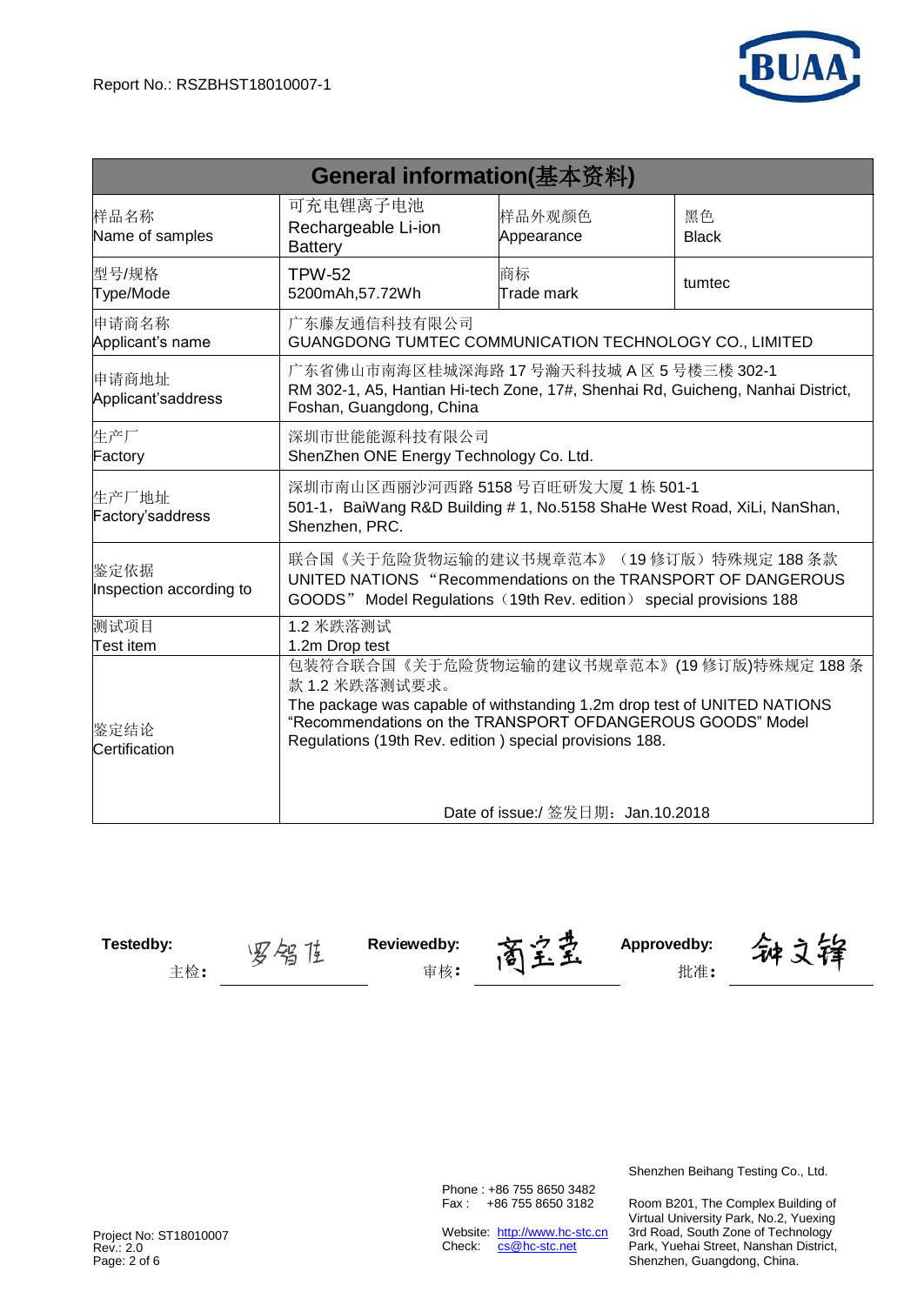

| <b>Package information (包装信息)</b>                                                                                                            |                                                    |                       |  |  |  |  |  |
|----------------------------------------------------------------------------------------------------------------------------------------------|----------------------------------------------------|-----------------------|--|--|--|--|--|
| 包装件信息                                                                                                                                        | 每包装件毛重<br>Gross weight per package                 | Approx.7.85kg         |  |  |  |  |  |
| Informationforthe<br>package                                                                                                                 | 每包装件电池的净重<br>Net quantity of batteries per package | Approx.0.395kg        |  |  |  |  |  |
|                                                                                                                                              | 每包装件含电池个数<br>Number of batteries per package       | 1 <sub>pcs</sub>      |  |  |  |  |  |
|                                                                                                                                              | 设备名称                                               | 光纤熔接机                 |  |  |  |  |  |
|                                                                                                                                              | Name of equipment                                  | <b>Fusion Splicer</b> |  |  |  |  |  |
| 包装件所含设备信息<br>Information for<br>equipment in the                                                                                             | 型号<br>Type/Mode                                    | <b>FST-16S</b>        |  |  |  |  |  |
| package                                                                                                                                      | 商标                                                 | tumtec                |  |  |  |  |  |
|                                                                                                                                              | Trade mark                                         |                       |  |  |  |  |  |
| 备注 / Remarks:                                                                                                                                |                                                    |                       |  |  |  |  |  |
| 防短路及意外启用的内部包装方式是: 独立小包装<br>The manner of inner packaging that can prevent short circuits and accidental operation: Independent<br>packaging. |                                                    |                       |  |  |  |  |  |

Phone : +86 755 8650 3482 Fax : +86 755 8650 3182

Website: http://www.hc-stc.cn Check: cs@hc-stc.net

Shenzhen Beihang Testing Co., Ltd.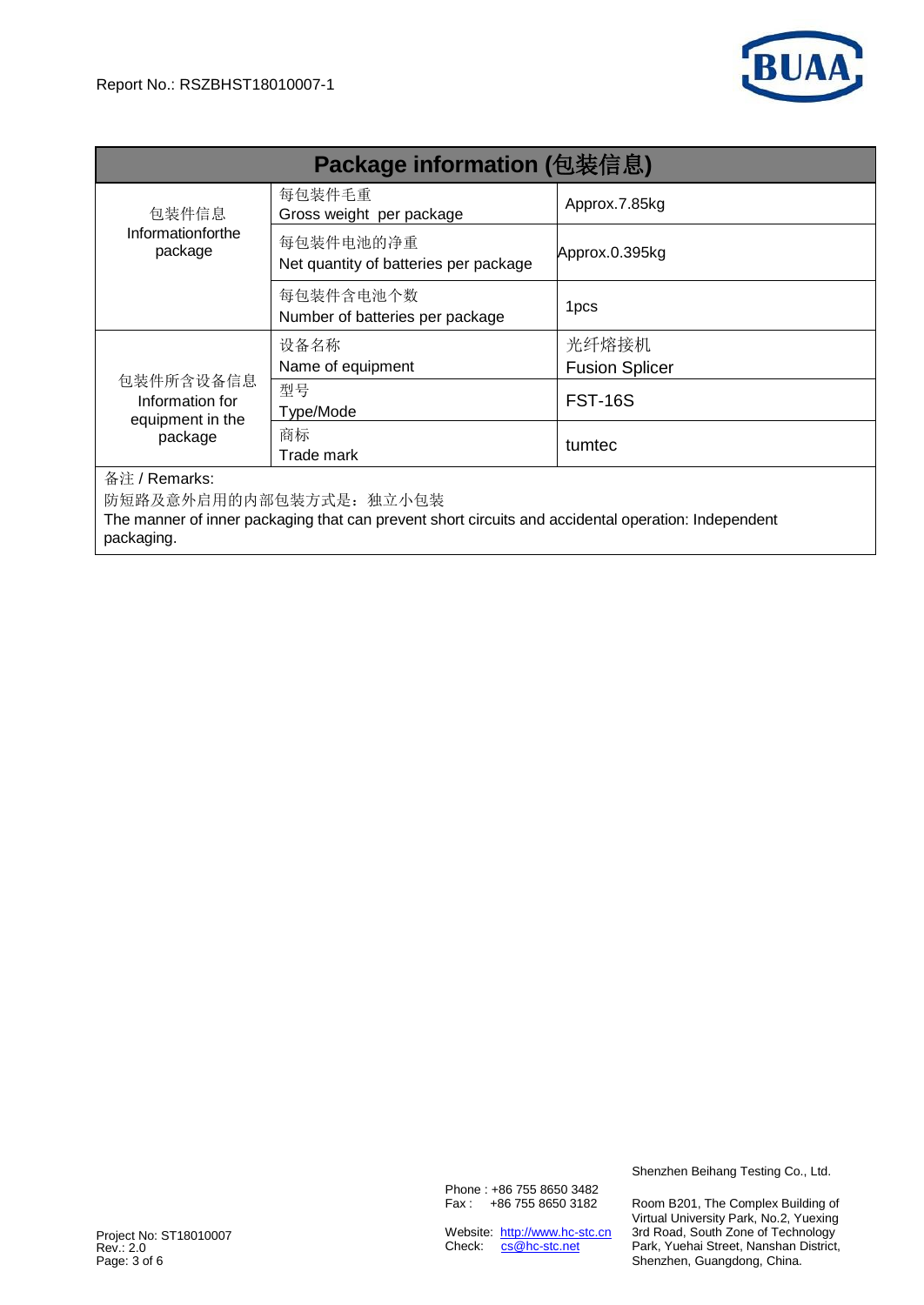



Phone : +86 755 8650 3482 Fax : +86 755 8650 3182

Website: http://www.hc-stc.cn Check: cs@hc-stc.net

Shenzhen Beihang Testing Co., Ltd.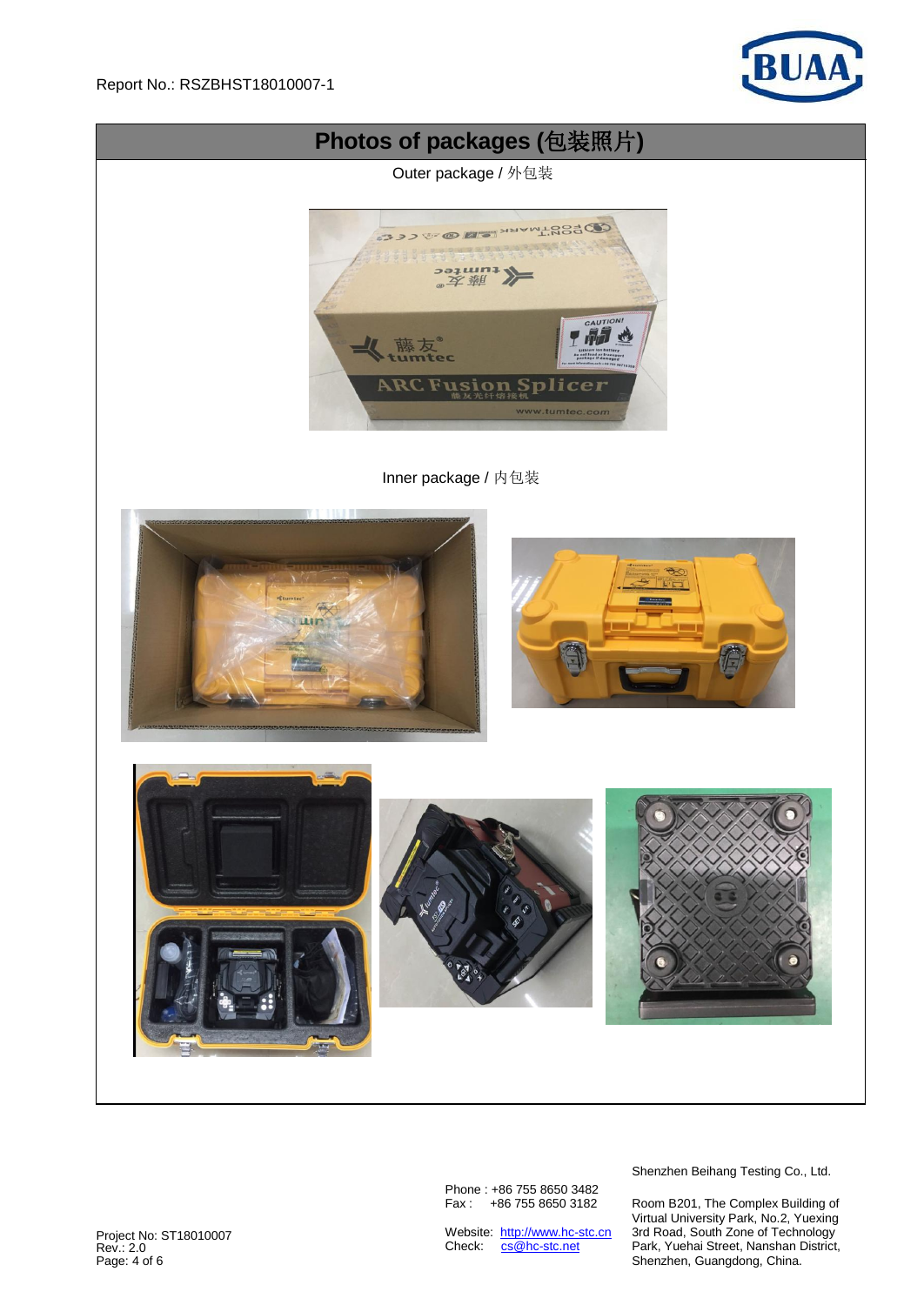![](_page_4_Picture_0.jpeg)

![](_page_4_Figure_1.jpeg)

## **Photos of Samples (**样品照片**)**

Rechargeable Li-ion Battery/可充电锂离子电池(5200mAh, 57.72Wh)

![](_page_4_Figure_4.jpeg)

Phone : +86 755 8650 3482 Fax : +86 755 8650 3182

Website: http://www.hc-stc.cn Check: cs@hc-stc.net

Shenzhen Beihang Testing Co., Ltd.